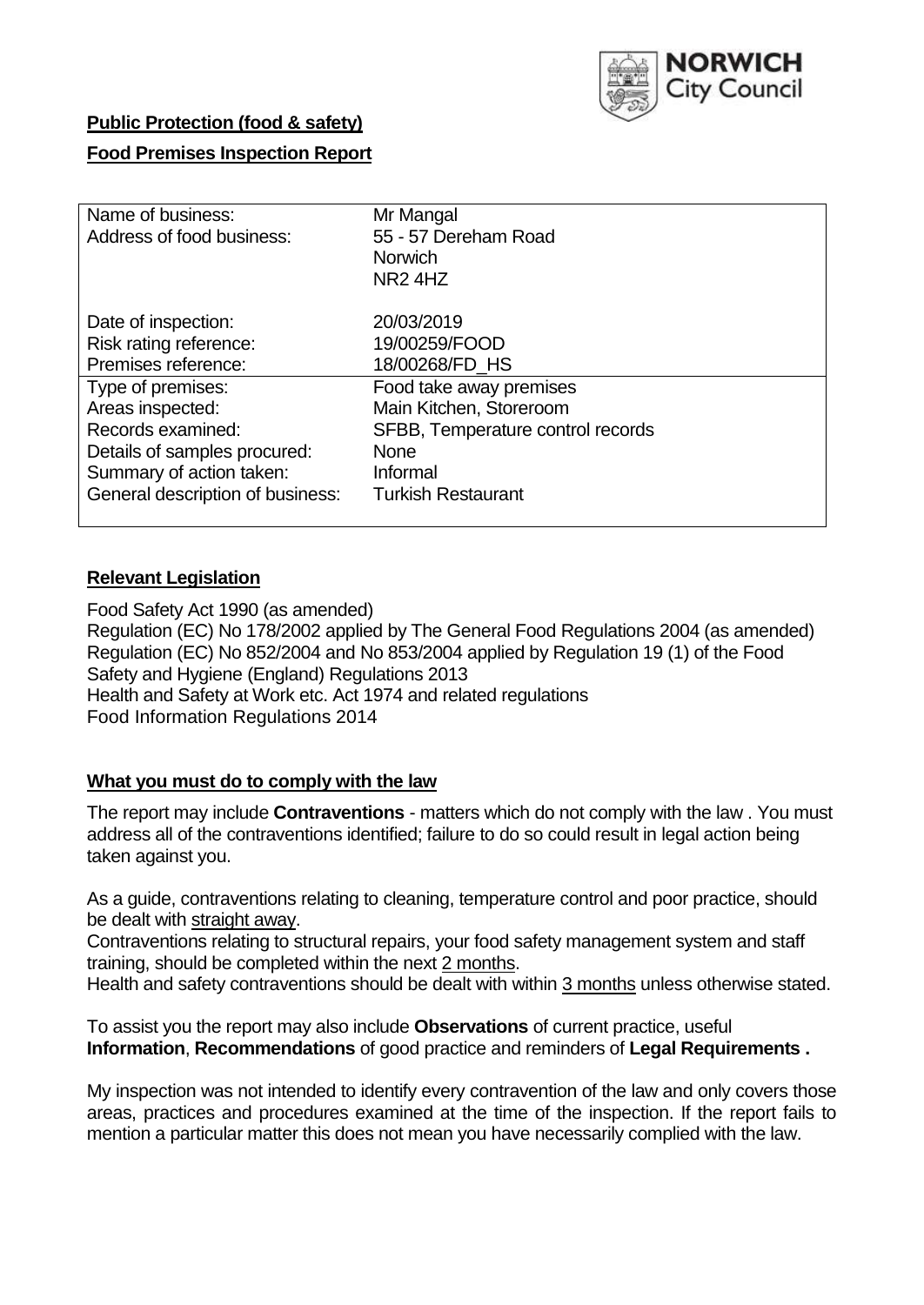# **FOOD SAFETY**

#### **How we calculate your Food Hygiene Rating:**

The food safety section has been divided into the three areas which you are scored against for the hygiene rating: 1. food hygiene and safety procedures, 2. structural requirements and 3. confidence in management/control procedures. Each section begins with a summary of what was observed and the score you have been given. Details of how these scores combine to produce your overall food hygiene rating are shown in the table.

| <b>Compliance Area</b>                     |          |    | <b>You Score</b> |   |           |                |           |    |                |  |  |
|--------------------------------------------|----------|----|------------------|---|-----------|----------------|-----------|----|----------------|--|--|
| Food Hygiene and Safety                    |          |    | $\Omega$         | 5 | 10        | 15             | 20        | 25 |                |  |  |
| <b>Structure and Cleaning</b>              |          |    | $\overline{0}$   | 5 | 10        | 15             | 20        | 25 |                |  |  |
| Confidence in management & control systems |          |    | $\Omega$         | 5 | 10        | 15             | 20        | 30 |                |  |  |
|                                            |          |    |                  |   |           |                |           |    |                |  |  |
| <b>Your Total score</b>                    | $0 - 15$ | 20 | $25 - 30$        |   | $35 - 40$ |                | $45 - 50$ |    | > 50           |  |  |
| <b>Your Worst score</b>                    | 5        | 10 | 10               |   | 15        |                | 20        |    | $\blacksquare$ |  |  |
|                                            |          |    |                  |   |           |                |           |    |                |  |  |
| <b>Your Rating is</b>                      | 5        | 4  |                  | 3 |           | $\overline{2}$ |           |    | $\Omega$       |  |  |

Your Food Hygiene Rating is 5 - a very good standard



# **1. Food Hygiene and Safety**

Food hygiene standards are high. You demonstrated a very good standard of compliance with legal requirements. You have safe food handling practices and procedures and all the necessary control measures to prevent cross-contamination are in place. Some minor contraventions require your attention. **(Score 5)**

### Contamination risks

**Contravention** raw foods i.e eggs were being stored above ready-to-eat foods in the walk-in fridge. However I was pleased to see that these were moved in my presence

**Observation** I was pleased to see you were able to demonstrate effective controls to prevent cross-contamination.

**Recommendation** Chopping/cutting boards were held stable with tea towels/cloths and could contaminate the board. Use silicone board mats to stabilise your cutting boards. These can be placed in the dishwasher and /or can be sterilised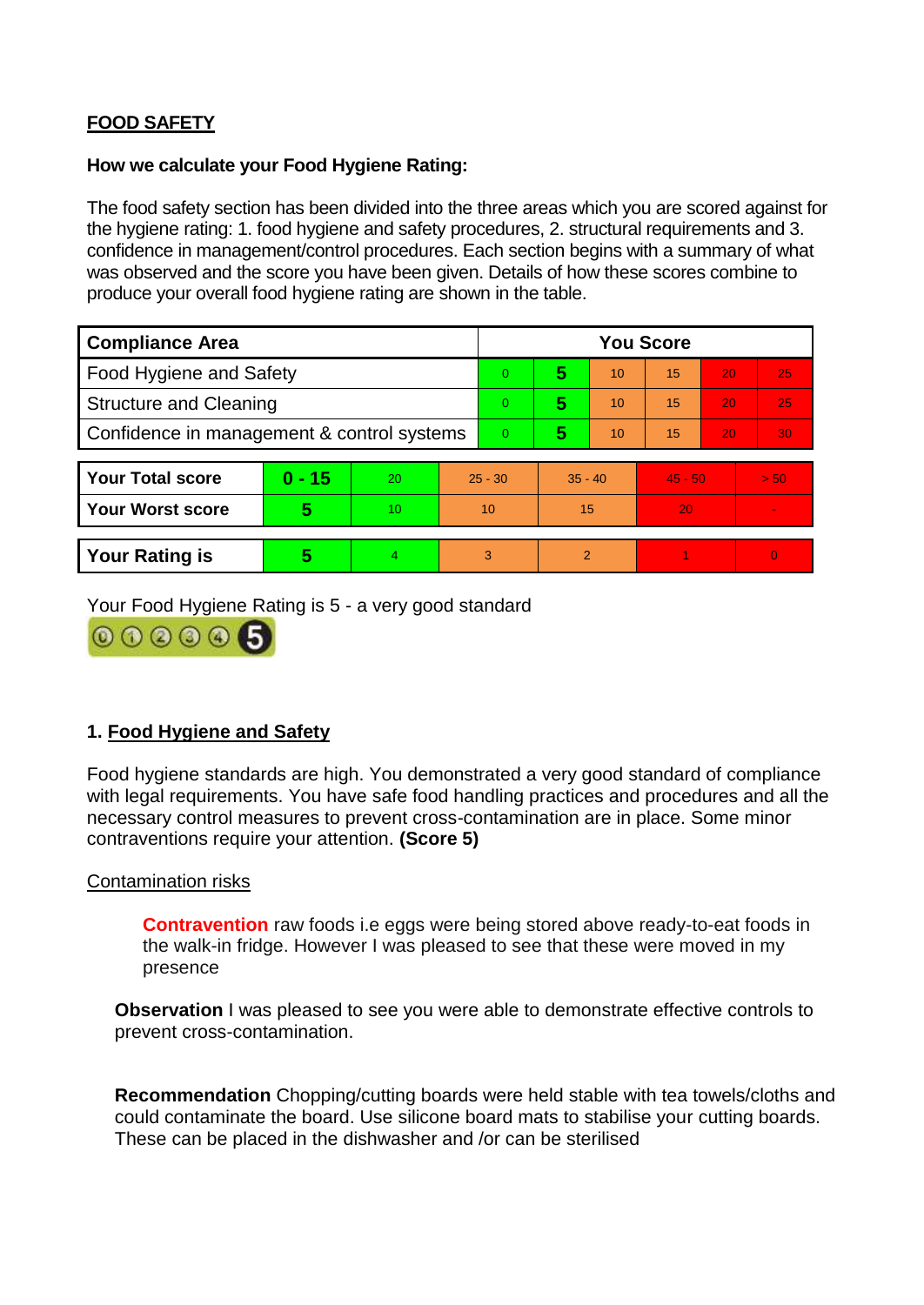#### Hand-washing

**Observation** I was pleased to see hand-washing was well managed.

#### Personal Hygiene

**Observation** I was pleased to see that standards of personal hygiene were high.

#### Temperature Control

**Observation** I was pleased to see you were able to limit bacterial growth and/or survival by applying appropriate temperature controls at points critical to food safety and that you were monitoring temperatures.

#### Poor Practices

**Contravention** The following matters represented poor practice and if allowed to continue may cause food to become contaminated or lead to its deterioration:

• ice scoop was being stored in ice machine. Store the scoop in a plastic container near the ice machine

### **2. Structure and Cleaning**

The structure facilities and standard of cleaning and maintenance are all of a good standard and only minor repairs and/or improvements are required. Pest control and waste disposal provisions are adequate. The minor contraventions require your attention. **(Score 5)**

#### Cleaning of Structure

**Contravention** The following items were dirty and require more frequent and thorough cleaning:

• floor wall junctions need more attention to cleaning

**Observation** The kitchen had been well maintained and the standard of cleaning was good.

#### Cleaning of Equipment and Food Contact Surfaces

**Contravention** The following items are dirty and must be cleaned:

• fridge and freezer seals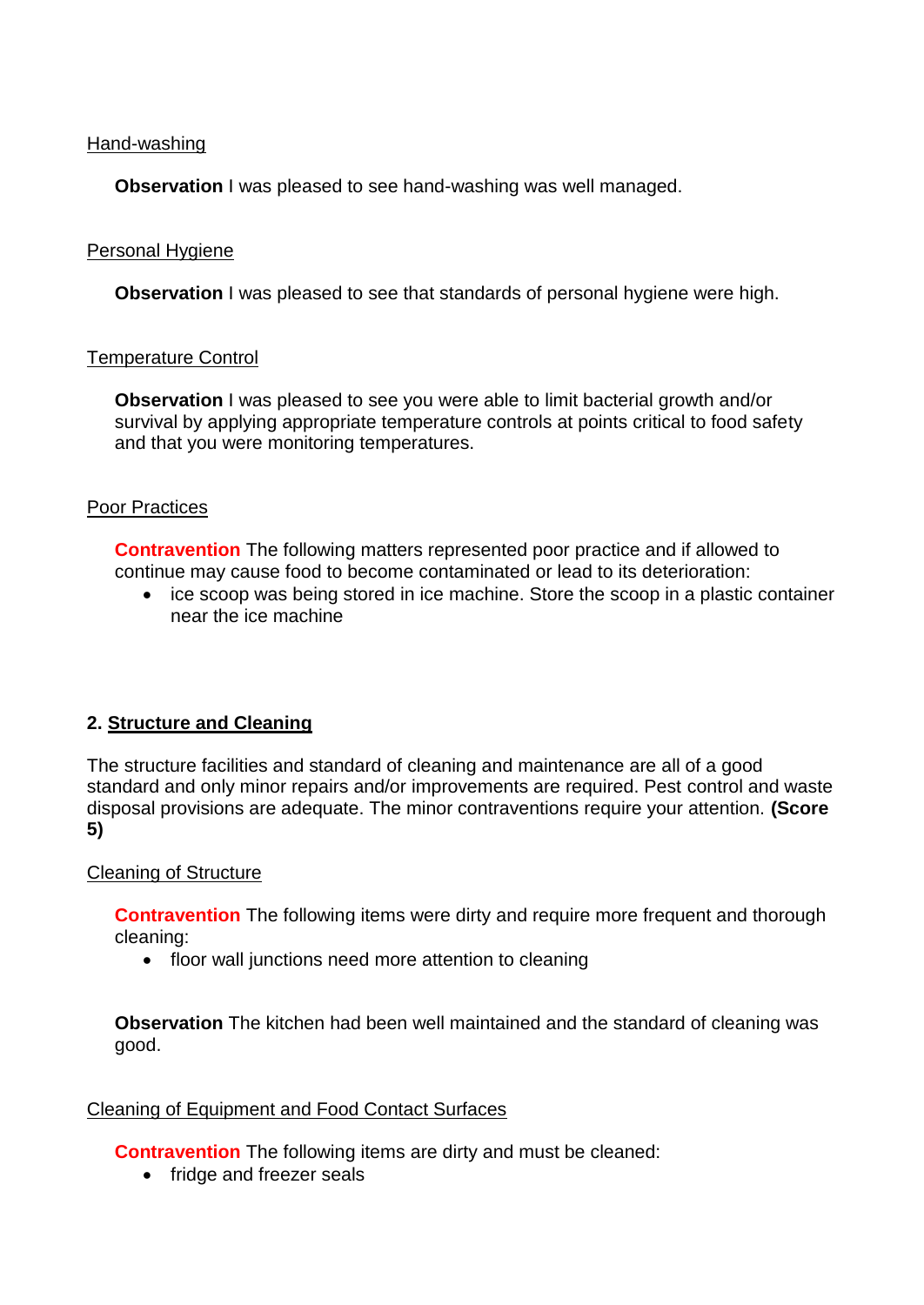#### • seals to salad fridge Cleaning Chemicals / Materials / Equipment and Methods

**Observation** I was pleased to see that the premises was kept clean and that your cleaning materials, methods and equipment were able to minimise the spread of harmful bacteria between surfaces.

## **Maintenance**

**Contravention** The following had not been suitably maintained and must be repaired or replaced:

• tiles to flooring

**Observation** You are maintaining the premises in good condition.

# Pest Control

**Observation** You have a pest control contract in place and there is no evidence of pest activity on the premises.

# **3. Confidence in Management**

A food safety management system is in place and you demonstrate a very good standard of compliance with the law. Food hazards are understood properly controlled managed and reviewed. Your records are appropriate and generally maintained. Your staff are suitably supervised and trained. You have a good track record. There are some minor contraventions which require your attention. **(Score 5)**

Type of Food Safety Management System Required

**Observation** Your SFBB/food safety management system was in place and working well. I was confident you had effective control over hazards to food.

**Observation** You were date labelling perishable foods appropriately and could demonstrate effective control over food spoilage organisms.

**Observation** You had colour-coded equipment and effective separation between raw and ready-to-eat food at all stages in your operation.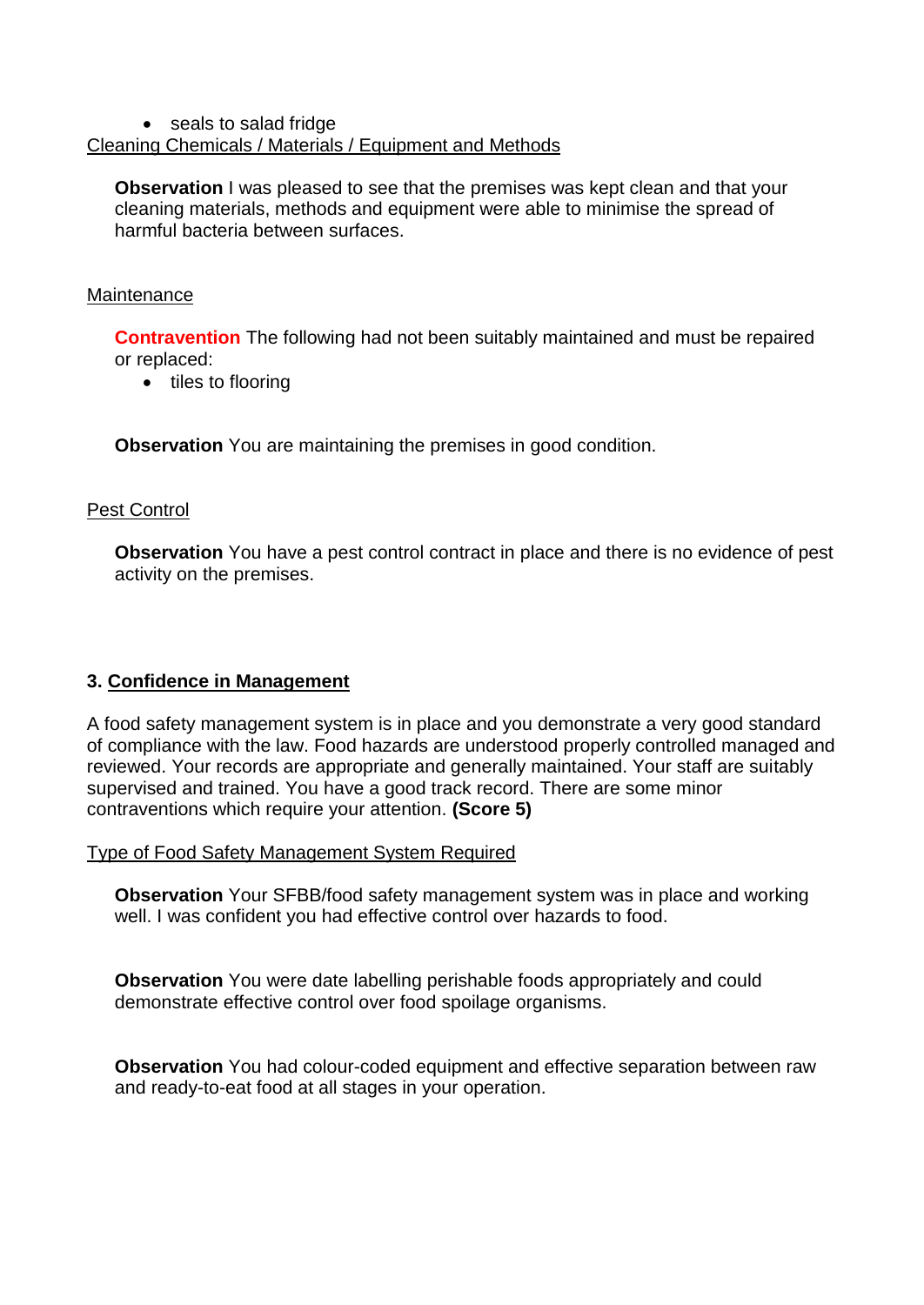**Observation** You were monitoring (and recording) the temperatures of your fridges and freezers well as the temperature of cooked/hot-held food and could demonstrate effective systems for controlling bacterial growth and survival. Infection Control / Sickness / Exclusion Policy

**Guidance** Public Health England recommends that food handlers known or suspected to be suffering from a food-borne infection or gastrointestinal illness stay away from work until symptom-free for 48 hours.

# **Allergens**

**Legal Requirement** Caterers must provide allergy information on all unpackaged food they sell. Catering businesses include restaurants, takeaways, deli counters, bakeries and sandwich bars etc. The potential for cross-contamination by allergens must also be made known to consumers. In addition food manufacturers must now label allergy causing ingredients on their pre-packed foods. You can obtain more information from the Trading Standards website www.norfolk.gov.uk/abc

**Information** Allergen information could be written down on a chalk board or chart, or provided orally by a member of staff. Where the specific allergen information is not provided up-front, clear sign-posting to where this information could be obtained must be provided.

**Information** The 14 allergens are:

- cereals containing gluten
- crustaceans, for example prawns, crabs, lobster and crayfish
- eggs
- $\bullet$  fish
- peanuts
- soybeans
- milk
- nuts, such as almonds, hazelnuts, walnuts, pecan nuts, Brazil nuts, pistachio, cashew and macadamia (Queensland) nuts
- celery (and celeriac)
- mustard
- sesame
- sulphur dioxide, which is a preservative found in some dried fruit
- $\bullet$  lupin
- molluscs, for example clams, mussels, whelks, oysters, snails and squid

**Information** The Food Information Regulations require that you know what allergens are in the food you provide. You can no longer claim you don?t know what allergens are present. Neither can you simply state that all the foods you serve might contain an allergen:

• Be sure you know exactly what your allergens are